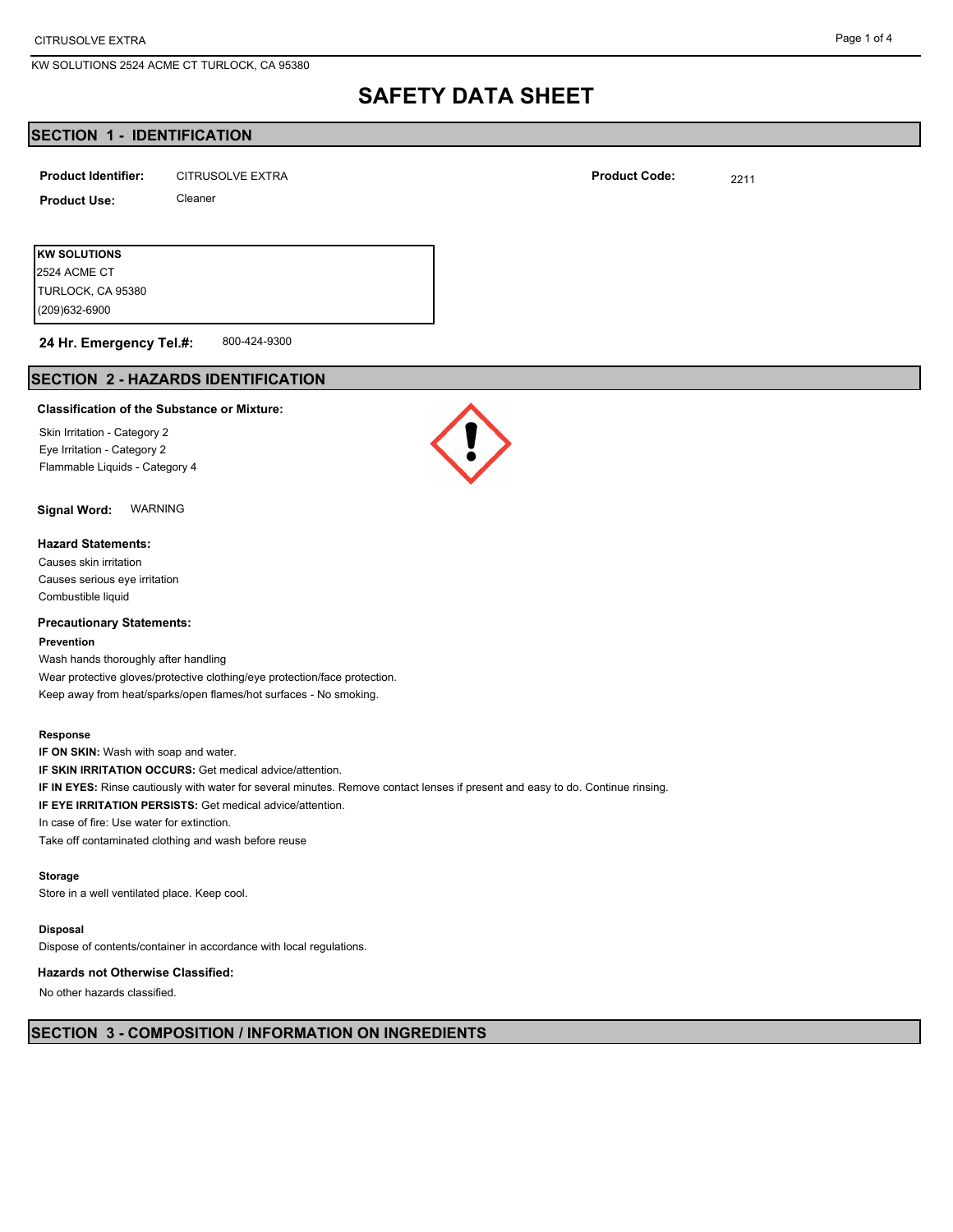# **SAFETY DATA SHEET**

| Ingredient                      | Synonym          | ICAS Number | <b>IConcentration</b> |
|---------------------------------|------------------|-------------|-----------------------|
| <b>ID-LIMONENE</b>              | N/A              | 5989-27-5   | $6 - 9%$              |
| <b>IBUTOXYETHANOL</b>           | l2-BUTOXYETHANOL | 111-76-2    | $2 - 7%$              |
| <b>ICOCAMIDE DEA</b>            | N/A              | 8051-30-7   | $1 - 3%$              |
| ISODIUM XYLENE SULFONATE        | <b>SXS</b>       | 1300-72-7   | $2 - 5%$              |
| IAMINE DODECYLBENZENE SULFONATE | N/A              | 27323-41-7  | $3 - 5%$              |
| <b>IDIETHANOLAMINE</b>          | <b>DEA</b>       | 111-42-2    | $1 - 3%$              |

# **SECTION 4 - FIRST-AID MEASURES**

**Inhalation:** Remove source of exposure or move person to fresh air and keep comfortable for breathing. If experiencing respiratory symptoms: Call a POISON CENTER/doctor. If breathing is difficult, trained personnel should administer emergency oxygen if advised to do so by the POISON CENTER/doctor.

**Skin Contact:** Rinse/wash with lukewarm, gently flowing water and mild soap for 5 minutes or until product is removed. If skin irritation occurs or you feel unwell: Get medical advice/attention.

**Eye Contact:** Remove source of exposure or move person to fresh air. Rinse eyes cautiously with lukewarm, gently flowing water for several minutes, while holding the eyelids open. Remove contact lenses, if present and easy to do. Continue rinsing for 15-20 minutes. Take care not to rinse contaminated water into the unaffected eye or into the face. If eye irritation persists: Get medical advice/attention.

**Ingestion:** Rinse mouth. If you feel unwell, or if concerned: Get medical advice/attention.

**Most Important Symptoms and Effects, both Acute and Delayed:** Contact with eye can cause irritation. Contact with skin can cause irritation.

**Indication of any Immediate Medical Attention and Special Treatment Needed:** Treat symptomatically

# **SECTION 5 - FIRE-FIGHTING MEASURES**

**Extinguishing Media:** Use water spray, powder, foam, carbon dioxide.

**Special hazards arising from the substance of mixture:** Emits toxic fumes under fire conditions.

**Flammability classification (OSHA 29 CFR 1910.106) (Hazcom 2012):**Flammable liquid - Category 4

**Hazardous Combustion Products:** Carbon oxides, nitrogen oxides, low weight hydrocarbons

**Special protective equipment and precautions for firefighters:** In the event of a fire, wear full protective clothing and NIOSH-approved self-contained breathing apparatus.

# **SECTION 6 - ACCIDENTAL RELEASE MEASURES**

**Personal precautions, protective equipment and emergency procedures:** Ventilate area of leak or spill. Wear appropriate personal protective equipment as specified in Section 8. Isolate hazard area. Keep unnecessary and unprotected personnel from entering. **Methods and materials for containment and cleaning up:** Contain and recover liquid when possible. Do not let product enter drains. Residues from spills can be absorbed with dry earth, sand or other non-combustible material and disposed of in appropriate container.

# **SECTION 7 - HANDLING AND STORAGE**

**Precautions for Safe Handling:** Wear at least chemical resistant gloves and eye protection, face shield, and chemical resistant garments when handling, moving or using this product. Do not contaminate water, food, or feed by storage or disposal.

**Conditions for Safe Storage:** Keep product in tightly closed container when not in use. Do not drop, roll, or skid drum. Store in a cool, dry, well-ventilated area away from heat or open flame.

**Incompatible materials:** Oxidizing agents and strong bases

# **SECTION 8 - EXPOSURE CONTROLS / PERSONAL PROTECTION**

**Ventilation and engineering measures:** Forced air, local exhaust, or open air is adequate.

**Respiratory Protection:** In case of confined spaces or high levels encountered in the air, wear self contained breathing apparatus.

**Skin Protection:** Wear chemical resistant gloves and chemical resistant garments when handling, wash garments before re-use.

**Eye/Face Protection:** Wear safety glasses, goggles and/or face shield to prevent eye contact.

**Other Protective Equipment:** Eye wash facility and emergency shower should be in close proximity.

**General Hygiene Conditions:** Do not eat, drink or smoke when using this product. Wash thoroughly after handling. Remove and wash contaminated clothing before re-use. Handle in accordance with good industry hygiene and safety practice.

#### **SECTION 9 - PHYSICAL AND CHEMICAL PROPERTIES**

**Appearance:** Yellow to orange clear liquid.

**Odor:** Citrus odor. **pH:** 7.4-8.5

**Melting/Freezing point:** No information available.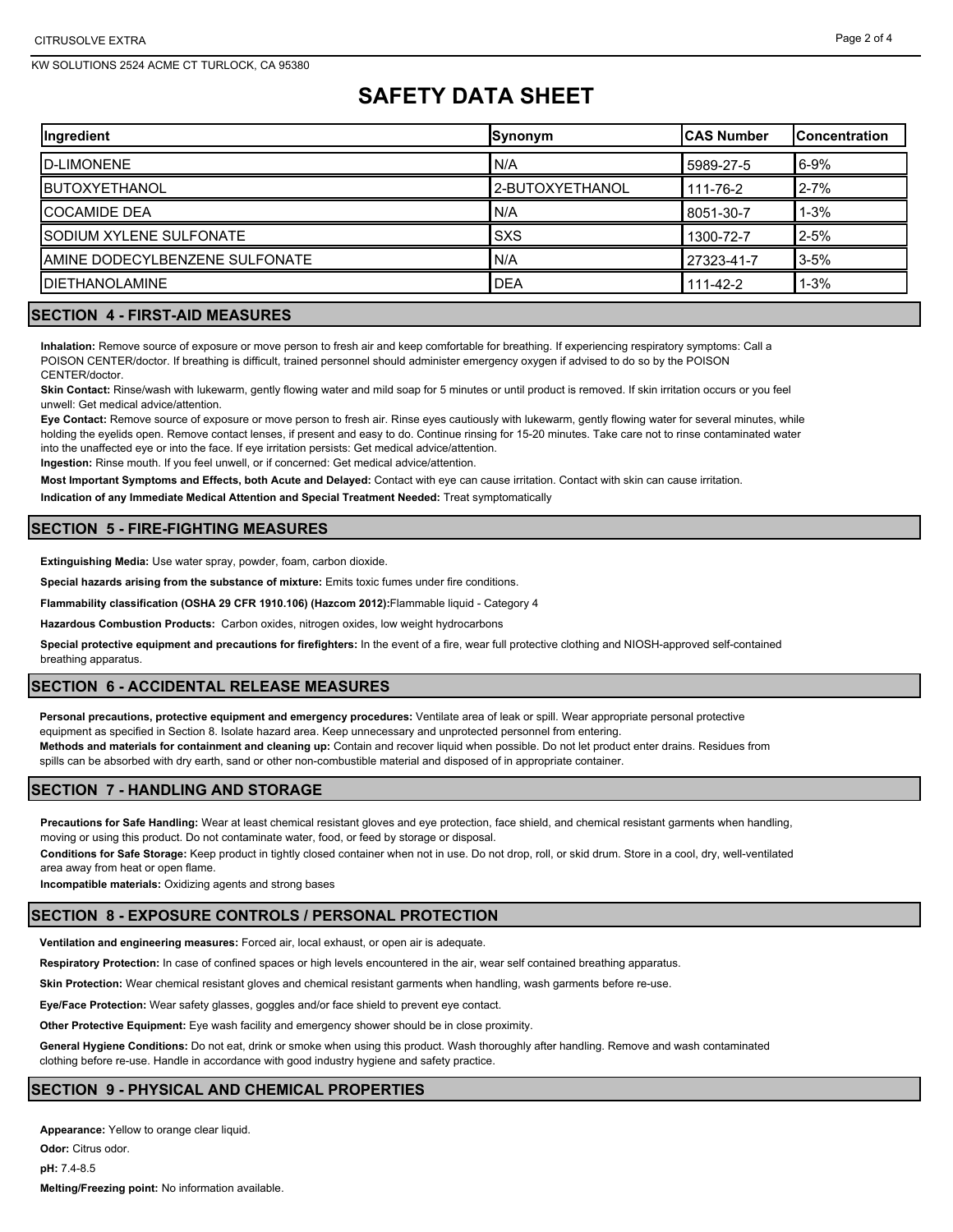KW SOLUTIONS 2524 ACME CT TURLOCK, CA 95380

# **SAFETY DATA SHEET**

**Initial boiling point and boiling range:** No information available. **Flammability (solid, gas):** Combustible liquid. Specific gravity: 0.99 g/mL **Solubility in water:** Complete **Decomposition temperature:** No information available. **Viscosity:** 8-15 cSt at 20ºC / 68ºF

### **SECTION 10 - STABILITY AND REACTIVITY**

**Reactivity:** Strong bases/acids/oxidizing agents **Chemical Stability:** Stable under normal conditions **Possibility of Hazardous Reactions:** May react with incompatible materials **Conditions to Avoid:** Incompatible materials and high temperatures **Incompatible Materials:** Acids, bases and strong oxidizers. **Hazardous Decomposition Products:** Carbon oxides.

#### **SECTION 11 - TOXICOLOGICAL INFORMATION**

#### **Information on likely routes of exposure:**

Routes of entry - inhalation: YES Routes of entry - skin & eye: YES Routes of entry - ingestion: YES Routes of entry - skin absorption: NO

#### **Potential Health Effects:**

#### **Signs and symptoms of short term (acute) exposure:**

**Inhalation:** Inhalation of the mist may produce severe irriation of respiratory tract, characterized by coughing, choking, shortness of breath, headaches, dizziness, nausea, weakness and/or drowsiness.

**Ingestion:** May cause nausea, vomiting, abdominal pain, gastrointestinal tract burns, gastrointestinal upset and/or diarrhea.

**Skin:** May cause skin irritation including redness, edema, swelling, rash, scaling or blistering, drying and/or cracking of skin.

**Eye:** May cause redness, stinging, tearing, swelling, itching and/or irritation of the eye. Possible eye damage if left untreated.

#### **Potential Chronic Health Effects:**

**Carcinogenicity:** No components are listed as carcinogens by ACGIH, IARC, OSHA, or NTP.

**Mutagenicity:** Not known to have mutagenic effects in humans or animals.

**Reproductive effects:** No information available.

**Sensitization to material:** May cause sensitization with repeated exposures.

**Specific target organ effects:** No information available

**Medical conditions aggravated by overexposure:** No information available

**Toxicological data:** The calculated ATE values for this mixture are:

ATE oral = >10000 mg/kg

ATE dermal  $=$  >10000 mg/kg

ATE inhalation = >20 mg/L

### **SECTION 12 - ECOLOGICAL INFORMATION**

No environmental testing has not been done on this product as a whole. This is a non-hazardous material and it is not believed to have any environmental effects.

#### **SECTION 13 - DISPOSAL CONSIDERATIONS**

**Handling for disposal:** Do not contaminate water, food, or feed by storage and/or disposal. When handling refer to protective measures listed in sections 7 and 8. Empty residue from containers, rinse container well.

**Method of disposal:** Dispose of in accordance with all applicable federal, state, provincial and local regulations. Contact your local, state, provincial or federal environmental agency for specific rules.